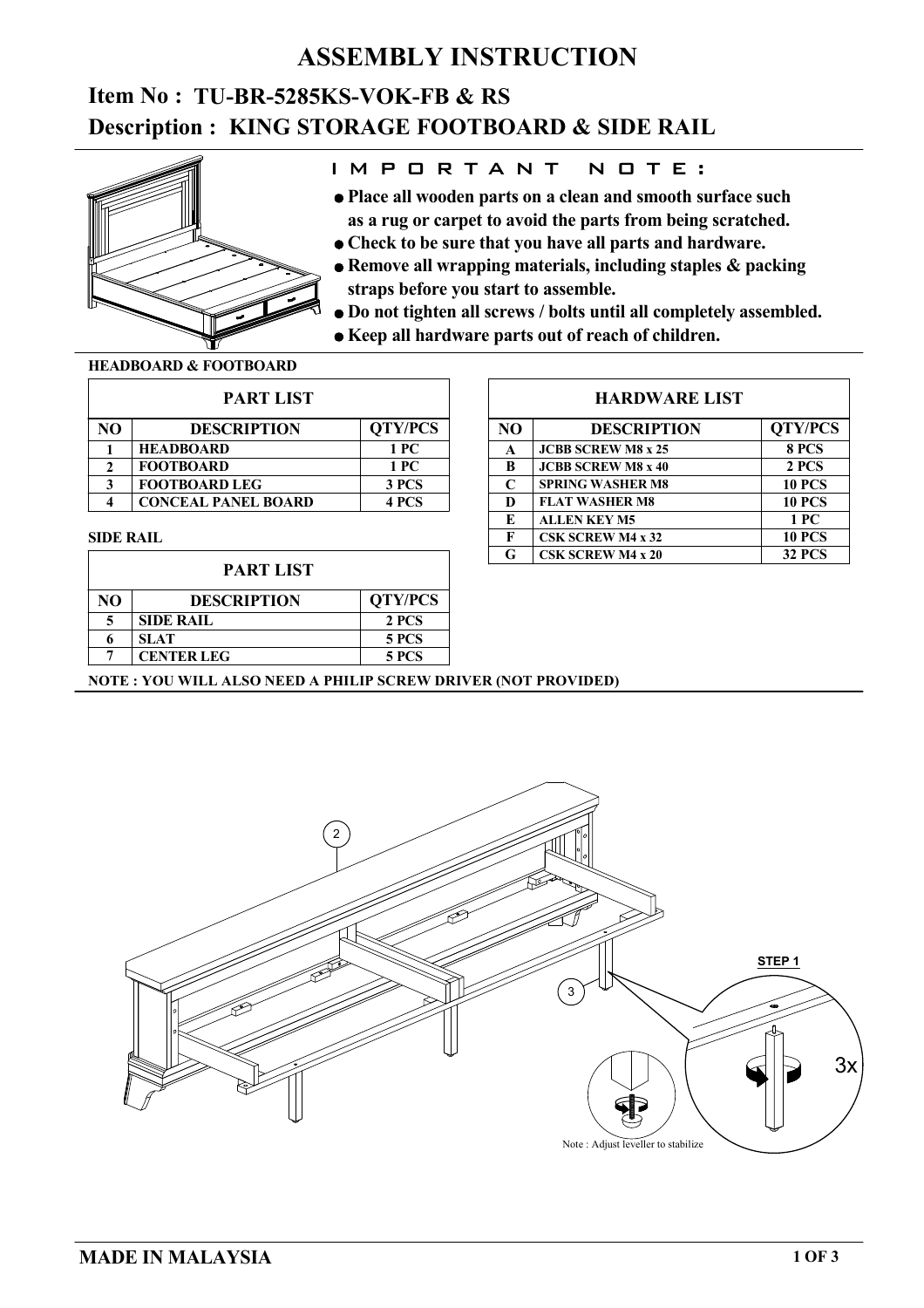## **ASSEMBLY INSTRUCTION**

# **KING STORAGE FOOTBOARD & SIDE RAIL Description : Item No : TU-BR-5285KS-VOK-FB & RS**